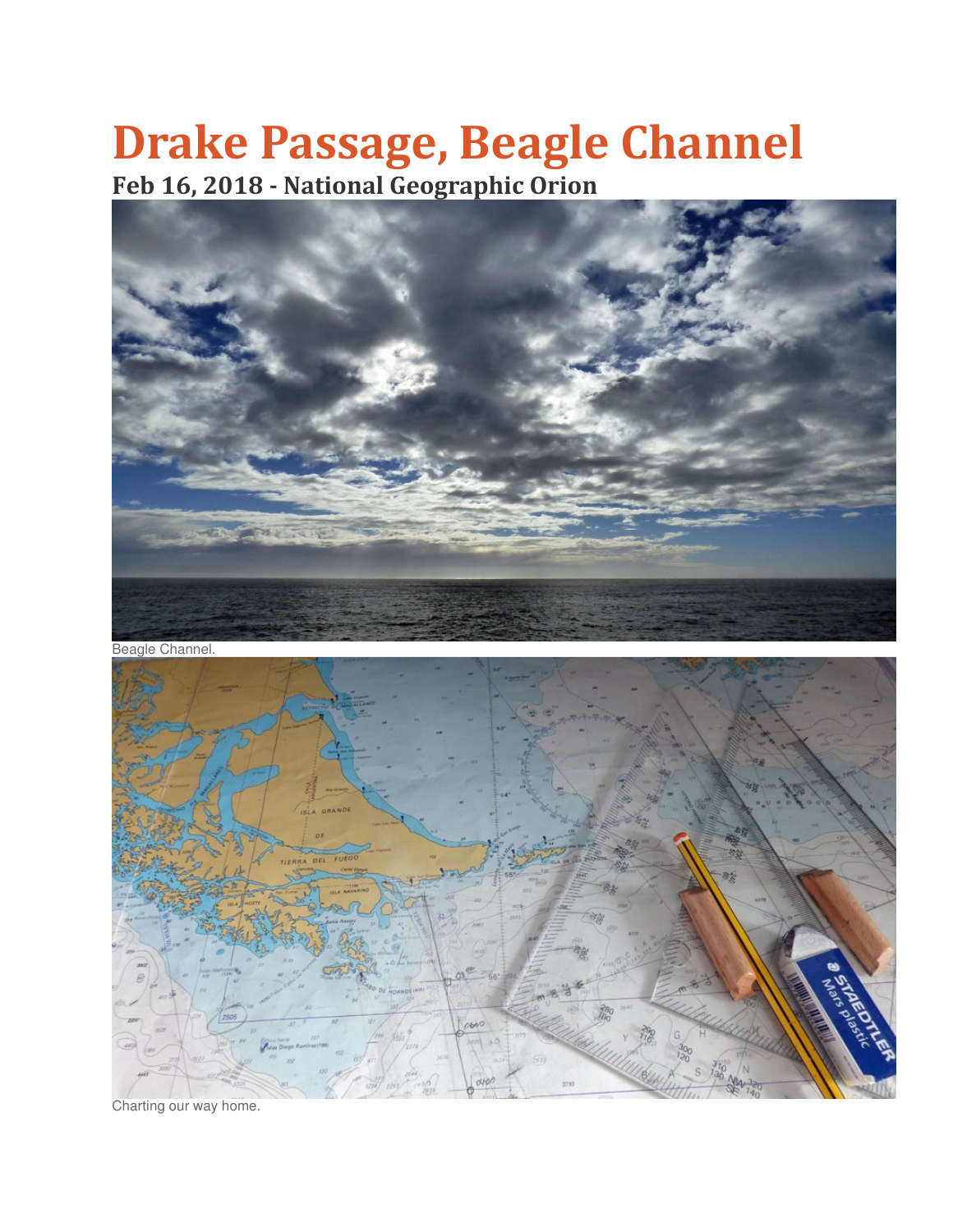Our final day at sea is bittersweet. The crackling call of the chinstrap penguins is so fresh in our minds. The leopard seals who seem to be in every harbor and inlet should be showing up anytime now. However, today is not the same as so many recent days. Today the sun shines brightly. Today the wind has a comforting warmth. The views from the decks hold the landforms of Tiera Del Fuego. Today we see green leaves again.

Where will we travel next? How can we make this magic continue? The answer to both questions was provided by our photo instructor, Rich Kirchner, in his presentation, "Great Escapes".

Our undersea specialists gave a talk about the gear used to create those fabulous videos we have grown accustomed to seeing. Underwater lights protrude from the camera housing looking like antennae of a giant swimming ant. The weight alone of all of that gear gives one second thoughts about ever attempting a cold-water dive.

Out on deck dusky dolphin could be seen riding the currents created by our bulbous bow pushing through the water. Six then two then five dolphins take turns darting in and out of the front of our ship splashing the water's surface when they come up to breathe.

Undersea sounds of marine mammals were the topic of a presentation given by Dr. Conor Ryan. It makes one wonder if the dolphin we saw are communicating while dashing at our bow.

Our rental boots are returned, our bags are slowly getting packed and we are saying good bye to our new friends.

Captain Martin Graser gave a gala Farewell Party. As always, he engaged our attention with information about the ship and the details of our journey. Our last fantastic dinner of the trip was offered by our gregarious hotel crew.

The Beagle Channel is smooth and carries little wind. Black browed albatross follow our ship on a graceful glide that swings widely from port to starboard.

For three weeks we have responded to the ship's terminology. Meet on the aft 300 level or humpback whales off the port bow. Port, starboard, aft and bow will no longer be part of our daily vocabulary. How strange to leave a place of magic and the phrases that governed our behaviors there. We have learned to pay close attention to the freshening winds, to watch how the breezes take off the tops of the waves. We have learned to watch every step ahead or behind us so as not to accidentally step upon a penguin chick. We have granted penguins the right of way, over and over. These bits of consciousness are not as useful for our lives at home but they come back when you least expect them. Maybe a grandchild's toy behind you will bring back the clear impression of a Gentoo chick at Port Lockroy sleeping on the walkway. Or maybe while you wait at a traffic crosswalk, you will suddenly expect to see an Adelie penguin in a penguin highway walking by. It doesn't matter where you go your memories will travel with you. Fair winds and following seas to you dear fellow travelers.